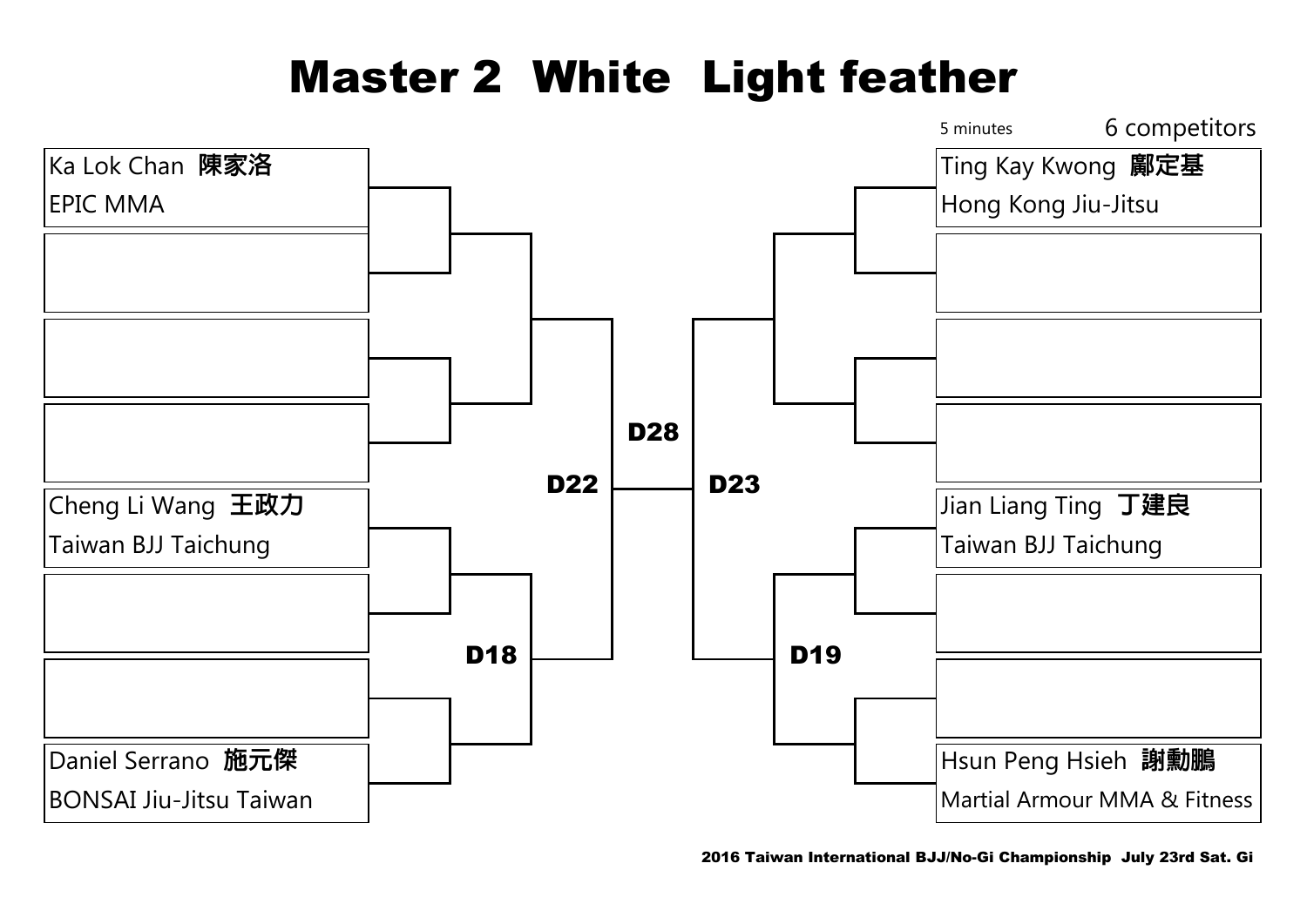## Master 2 White Feather

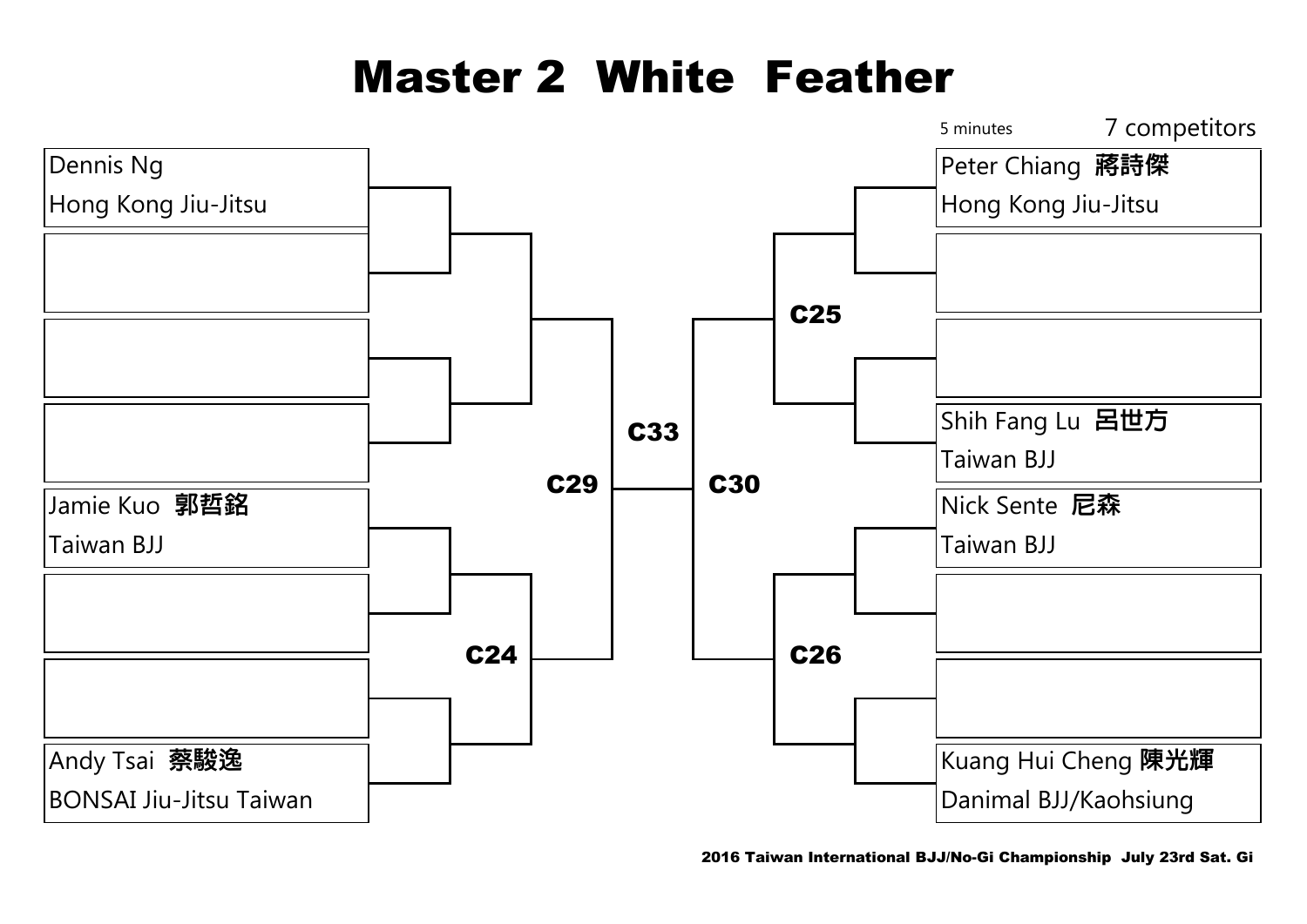# Master 2 White Light

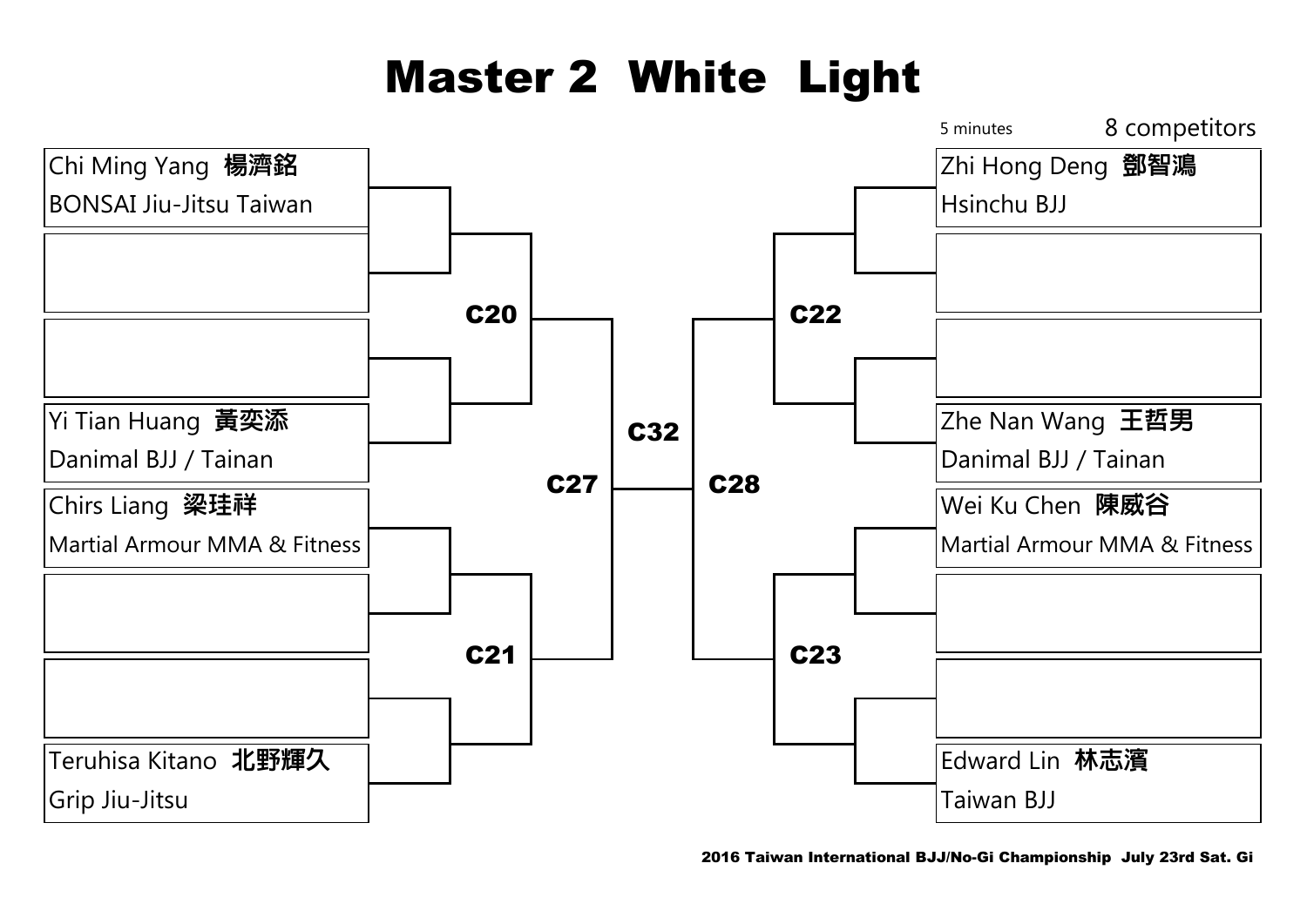## Master 2 White Middle

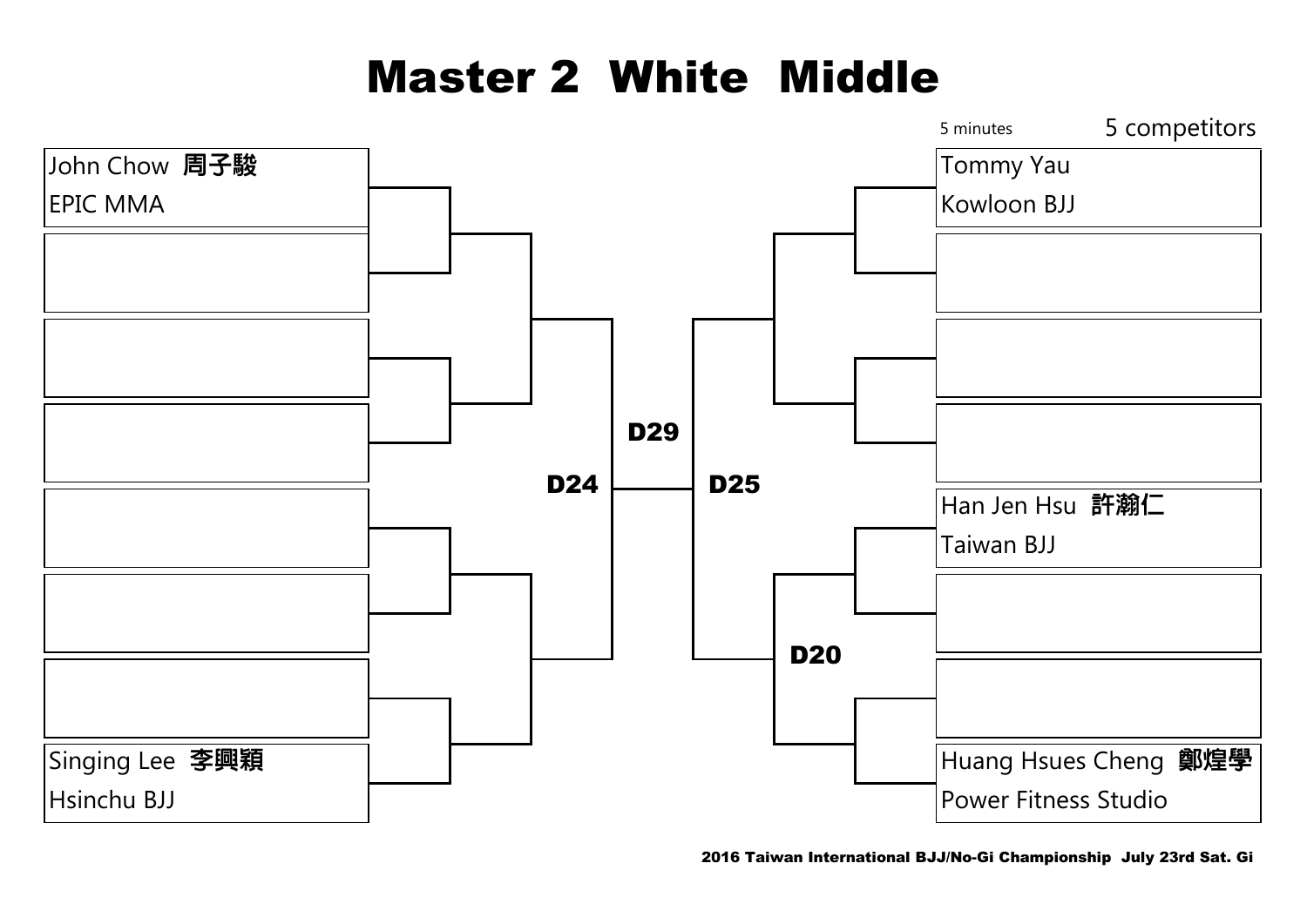### Master 2 White Medium Heavy

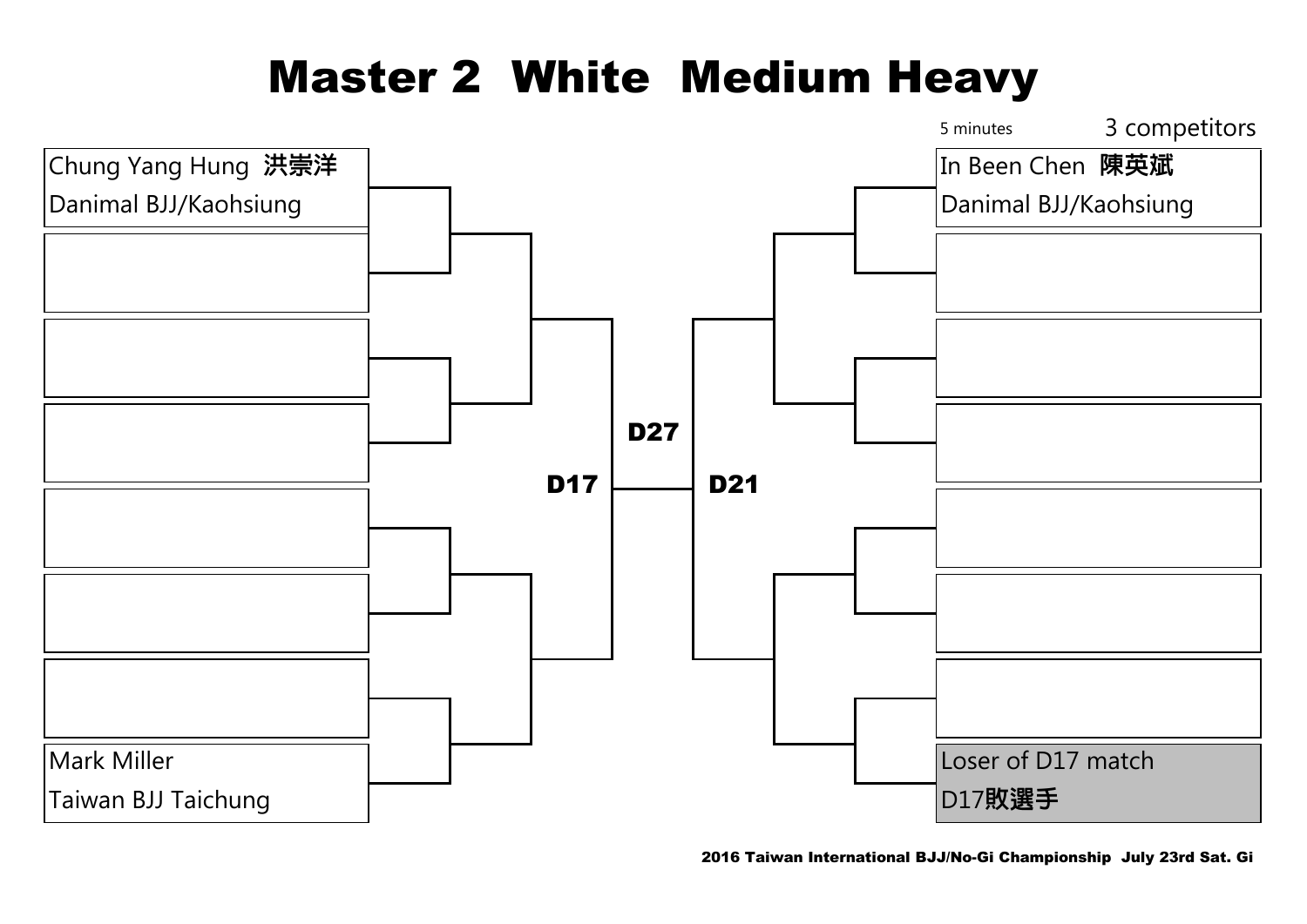### Master 2 White Heavy